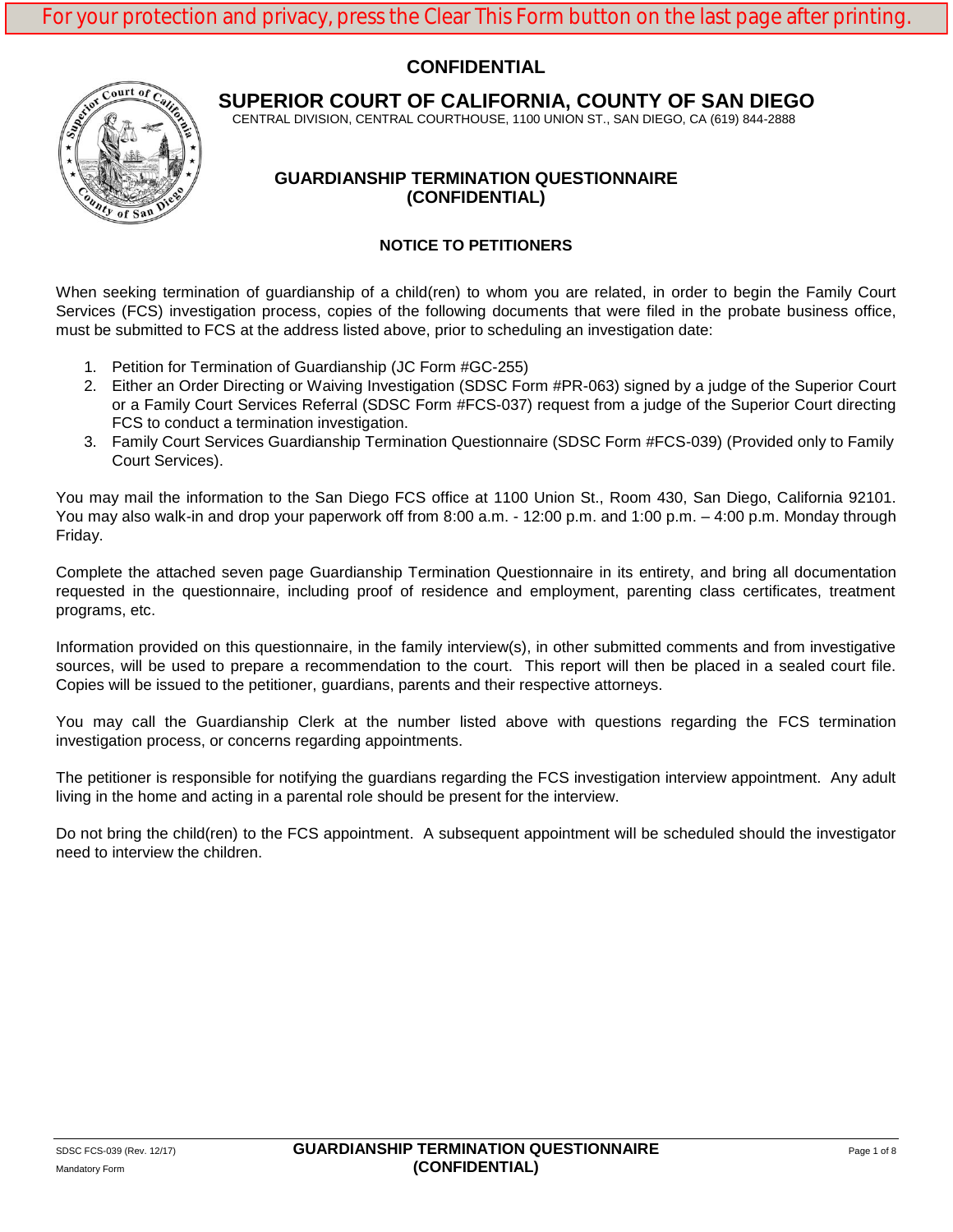

# **SUPERIOR COURT OF CALIFORNIA, COUNTY OF SAN DIEGO**

**FAMILY COURT SERVICES**

### **GUARDIANSHIP TERMINATION QUESTIONNAIRE**

### **THIS FORM IS TO BE COMPLETED AND SUBMITTED TO FAMILY COURT SERVICES BY:**

*Your appointment will not be set until this form has been returned to Family Court Services.*

| <b>COUNSELOR:</b> | <b>PROBATE CASE NUMBER:</b> |
|-------------------|-----------------------------|
|                   |                             |

**COURT DATE: FCS DATE:**

### **I. MINOR CHILD(REN) LISTED ON GUARDIANSHIP TERMINATION PETITION:**

| <b>Full Legal Name</b>                                                                                                                                                                                                        | <b>Birth Date</b> | <b>Social Security</b><br><b>Number</b> | <b>School and Grade Level</b> |       | <b>Person with</b><br>whom Residing |
|-------------------------------------------------------------------------------------------------------------------------------------------------------------------------------------------------------------------------------|-------------------|-----------------------------------------|-------------------------------|-------|-------------------------------------|
|                                                                                                                                                                                                                               |                   |                                         |                               |       |                                     |
|                                                                                                                                                                                                                               |                   |                                         |                               |       |                                     |
|                                                                                                                                                                                                                               |                   |                                         |                               |       |                                     |
|                                                                                                                                                                                                                               |                   |                                         |                               |       |                                     |
| Attorney for Minor(s):                                                                                                                                                                                                        |                   |                                         |                               |       |                                     |
|                                                                                                                                                                                                                               |                   |                                         |                               |       |                                     |
| Street                                                                                                                                                                                                                        |                   | Ste.                                    | City                          | State | Zip Code                            |
|                                                                                                                                                                                                                               |                   |                                         |                               |       |                                     |
| II. PETITONER(S) FOR TERMINATION OF GUARDIANSHIP:                                                                                                                                                                             |                   |                                         |                               |       |                                     |
|                                                                                                                                                                                                                               |                   |                                         |                               |       |                                     |
|                                                                                                                                                                                                                               |                   |                                         |                               |       |                                     |
| Street                                                                                                                                                                                                                        |                   | Apt.                                    | City                          | State | Zip Code                            |
|                                                                                                                                                                                                                               |                   |                                         |                               |       |                                     |
|                                                                                                                                                                                                                               |                   |                                         |                               |       |                                     |
|                                                                                                                                                                                                                               |                   |                                         |                               |       |                                     |
| Driver License Number: ___________________________________State: _______________________Currently Valid: □ Yes □ No                                                                                                           |                   |                                         |                               |       |                                     |
|                                                                                                                                                                                                                               |                   |                                         |                               |       |                                     |
|                                                                                                                                                                                                                               |                   |                                         |                               |       |                                     |
|                                                                                                                                                                                                                               |                   |                                         |                               |       |                                     |
| Street                                                                                                                                                                                                                        |                   | Apt.                                    | City                          | State |                                     |
|                                                                                                                                                                                                                               |                   |                                         |                               |       |                                     |
| Social Security Number: __________________________Birth Date: _____/_____________Place of Birth:                                                                                                                              |                   |                                         |                               |       |                                     |
| Driver License Number: No 2010 10 2010 10:00 State: No 2010 10:00 State: No 2010 2010 10:00 2010 10:00 2010 10:00 2010 10:00 2010 10:00 2010 10:00 2010 10:00 2010 10:00 2010 10:00 2010 10:00 2010 10:00 2010 10:00 2010 10: |                   |                                         |                               |       |                                     |
|                                                                                                                                                                                                                               |                   |                                         |                               |       |                                     |
| Attorney for Petitioner(s):                                                                                                                                                                                                   |                   |                                         |                               |       |                                     |
|                                                                                                                                                                                                                               |                   |                                         |                               |       |                                     |
| Street                                                                                                                                                                                                                        |                   | Ste.                                    | City                          | State | Zip Code<br>Zip Code                |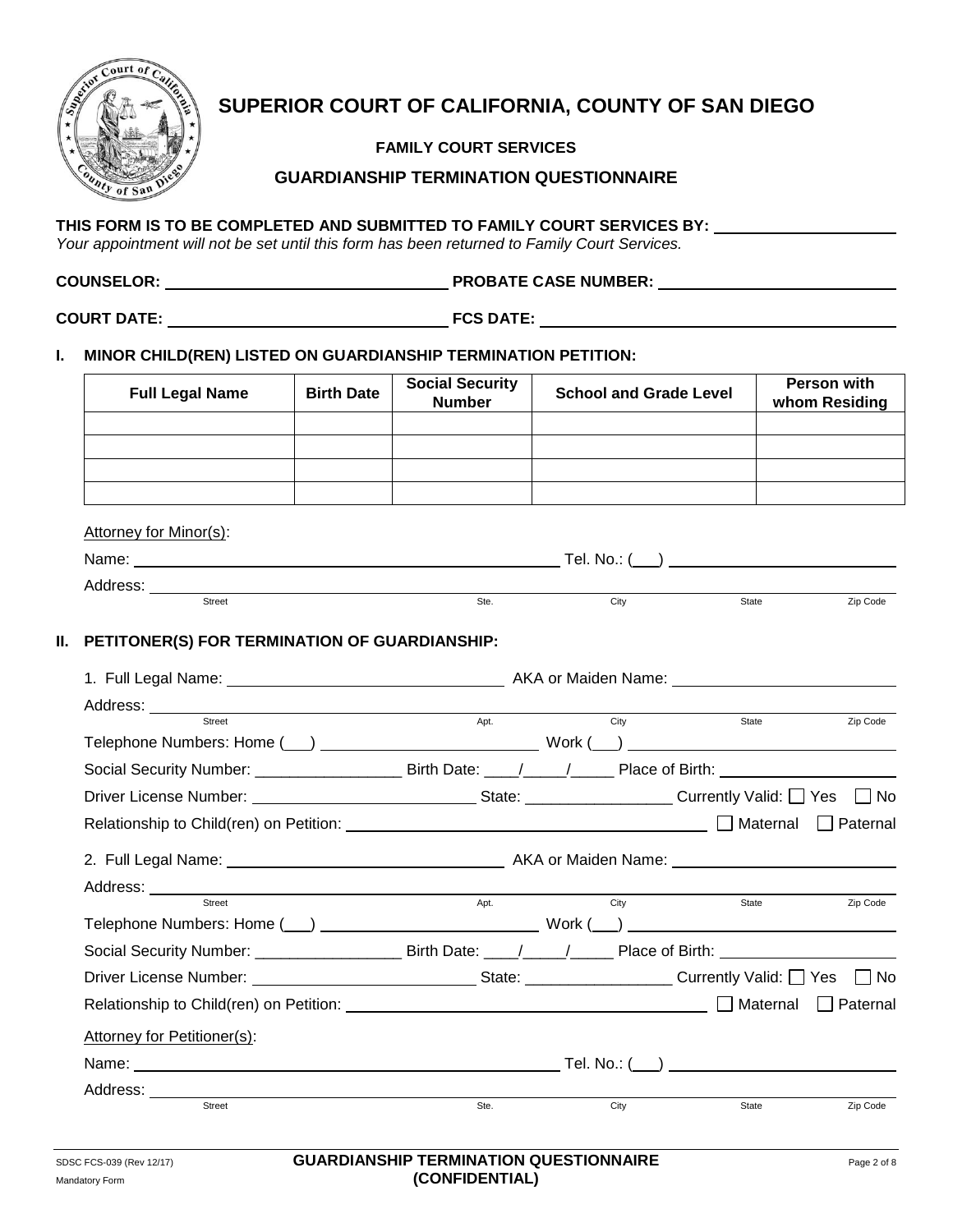# **III. CURRENT GUARDIAN(S):**

|                                                                                                                                                | Apt. |      | <b>City</b><br><b>State</b> | Zip Code           |
|------------------------------------------------------------------------------------------------------------------------------------------------|------|------|-----------------------------|--------------------|
| Telephone Numbers: Home (___) ____________________________Work (___) ____________                                                              |      |      |                             |                    |
|                                                                                                                                                |      |      |                             |                    |
|                                                                                                                                                |      |      |                             | $\vert$ $\vert$ No |
|                                                                                                                                                |      |      |                             | Paternal           |
| Attorney for Guardian(s):                                                                                                                      |      |      |                             |                    |
|                                                                                                                                                |      |      |                             |                    |
| Address: ____________<br><u> 1989 - Johann Barn, mars ann an t-Amhain Aonaich ann an t-Aonaich ann an t-Aonaich ann an t-Aonaich ann an t-</u> |      |      |                             |                    |
| Street                                                                                                                                         | Ste. | City | State                       | Zip Code           |
|                                                                                                                                                |      |      |                             |                    |
|                                                                                                                                                |      |      |                             |                    |
| Street                                                                                                                                         | Apt. |      | <b>City City</b><br>State   | Zip Code           |
|                                                                                                                                                |      |      |                             |                    |
| Social Security Number: _____________________________Birth Date: ____/____/____Place of Birth: _______________                                 |      |      |                             |                    |
|                                                                                                                                                |      |      |                             | $\Box$ No          |
|                                                                                                                                                |      |      |                             | $\Box$ Paternal    |
| Attorney for Guardian(s):                                                                                                                      |      |      |                             |                    |
|                                                                                                                                                |      |      |                             |                    |
|                                                                                                                                                |      |      |                             |                    |
| Street                                                                                                                                         | Ste. | City | State                       | Zip Code           |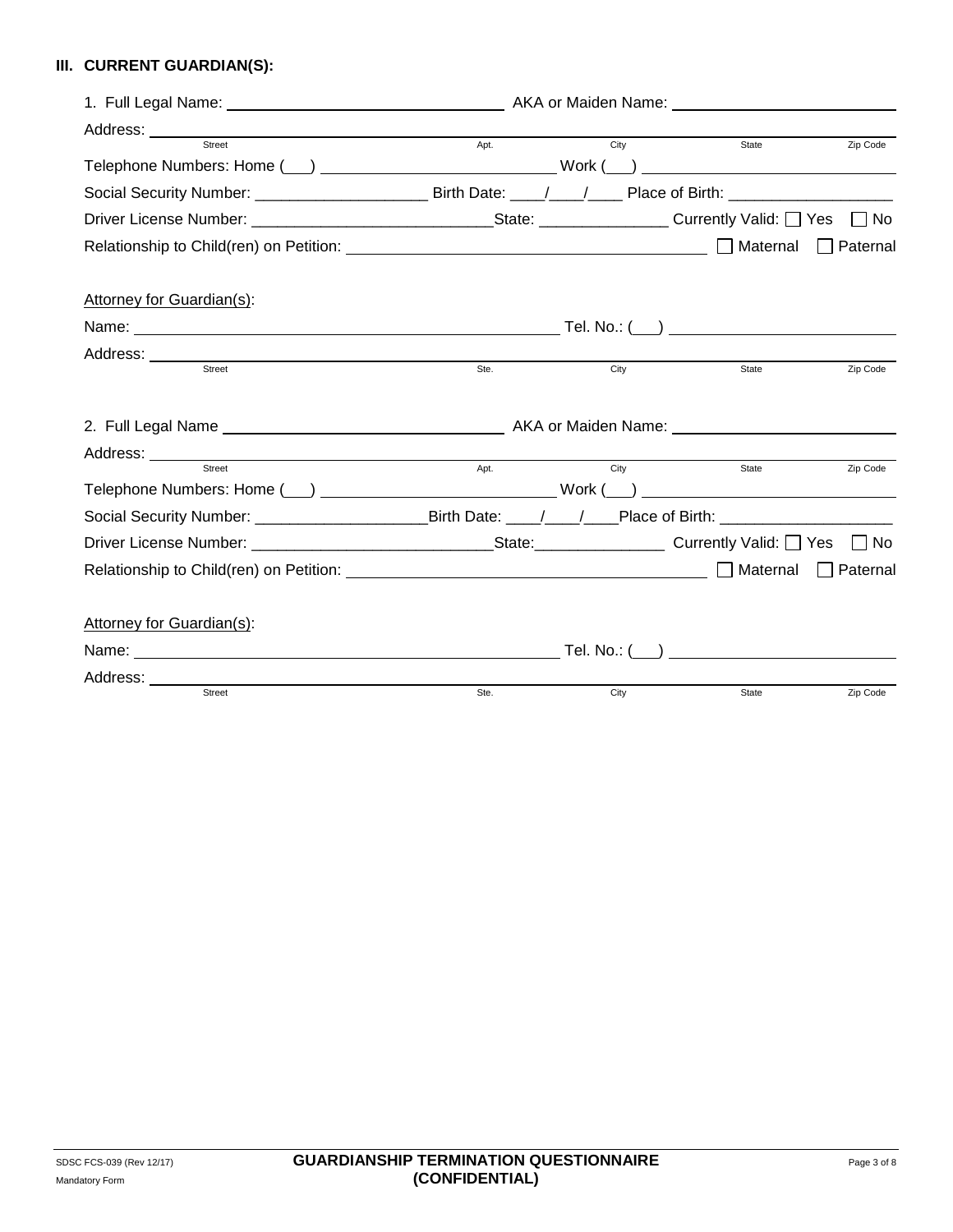**IV. PARENTS OF MINORS**: *(Full legal names)* If one of the natural parents has died, please mark "deceased" for that person's address and add the date of death, if known.

| 1. Full Legal Name: _________________________________AKA or Maiden Name: __________________________                                                                                                                                  |      |      |       |          |
|--------------------------------------------------------------------------------------------------------------------------------------------------------------------------------------------------------------------------------------|------|------|-------|----------|
|                                                                                                                                                                                                                                      |      | City |       |          |
|                                                                                                                                                                                                                                      |      |      | State | Zip Code |
|                                                                                                                                                                                                                                      |      |      |       |          |
|                                                                                                                                                                                                                                      |      |      |       |          |
|                                                                                                                                                                                                                                      |      |      |       |          |
| Attorney:                                                                                                                                                                                                                            |      |      |       |          |
| Address: Street                                                                                                                                                                                                                      |      |      |       |          |
|                                                                                                                                                                                                                                      | Ste. | City | State | Zip Code |
|                                                                                                                                                                                                                                      |      |      |       |          |
| Address: <u>Street Street Apt.</u> City                                                                                                                                                                                              |      |      |       |          |
|                                                                                                                                                                                                                                      |      |      | State | Zip Code |
|                                                                                                                                                                                                                                      |      |      |       |          |
|                                                                                                                                                                                                                                      |      |      |       |          |
|                                                                                                                                                                                                                                      |      |      |       |          |
| Attorney:                                                                                                                                                                                                                            |      |      |       |          |
|                                                                                                                                                                                                                                      |      |      |       |          |
| Address: Street                                                                                                                                                                                                                      | Ste. | City | State | Zip Code |
|                                                                                                                                                                                                                                      |      |      |       |          |
|                                                                                                                                                                                                                                      |      |      |       |          |
| Street                                                                                                                                                                                                                               | Apt. | City | State | Zip Code |
|                                                                                                                                                                                                                                      |      |      |       |          |
|                                                                                                                                                                                                                                      |      |      |       |          |
|                                                                                                                                                                                                                                      |      |      |       |          |
|                                                                                                                                                                                                                                      |      |      |       |          |
| <u>Attorney:</u>                                                                                                                                                                                                                     |      |      |       |          |
| Address: ______<br><u> 1989 - Jan Stein Stein Stein Stein Stein Stein Stein Stein Stein Stein Stein Stein Stein Stein Stein Stein S</u>                                                                                              |      |      |       |          |
| Street                                                                                                                                                                                                                               | Ste. | City | State | Zip Code |
|                                                                                                                                                                                                                                      |      |      |       |          |
| Address: <u>street and the street</u>                                                                                                                                                                                                |      |      |       |          |
|                                                                                                                                                                                                                                      | Apt. | City | State | Zip Code |
|                                                                                                                                                                                                                                      |      |      |       |          |
|                                                                                                                                                                                                                                      |      |      |       |          |
| Relationship to Child(ren) on Petition: <u>example and the contract of the contract of the contract of the contract of the contract of the contract of the contract of the contract of the contract of the contract of the contr</u> |      |      |       |          |
| Attorney:                                                                                                                                                                                                                            |      |      |       |          |
|                                                                                                                                                                                                                                      |      |      |       |          |
| Street                                                                                                                                                                                                                               | Ste. | City | State | Zip Code |
|                                                                                                                                                                                                                                      |      |      |       |          |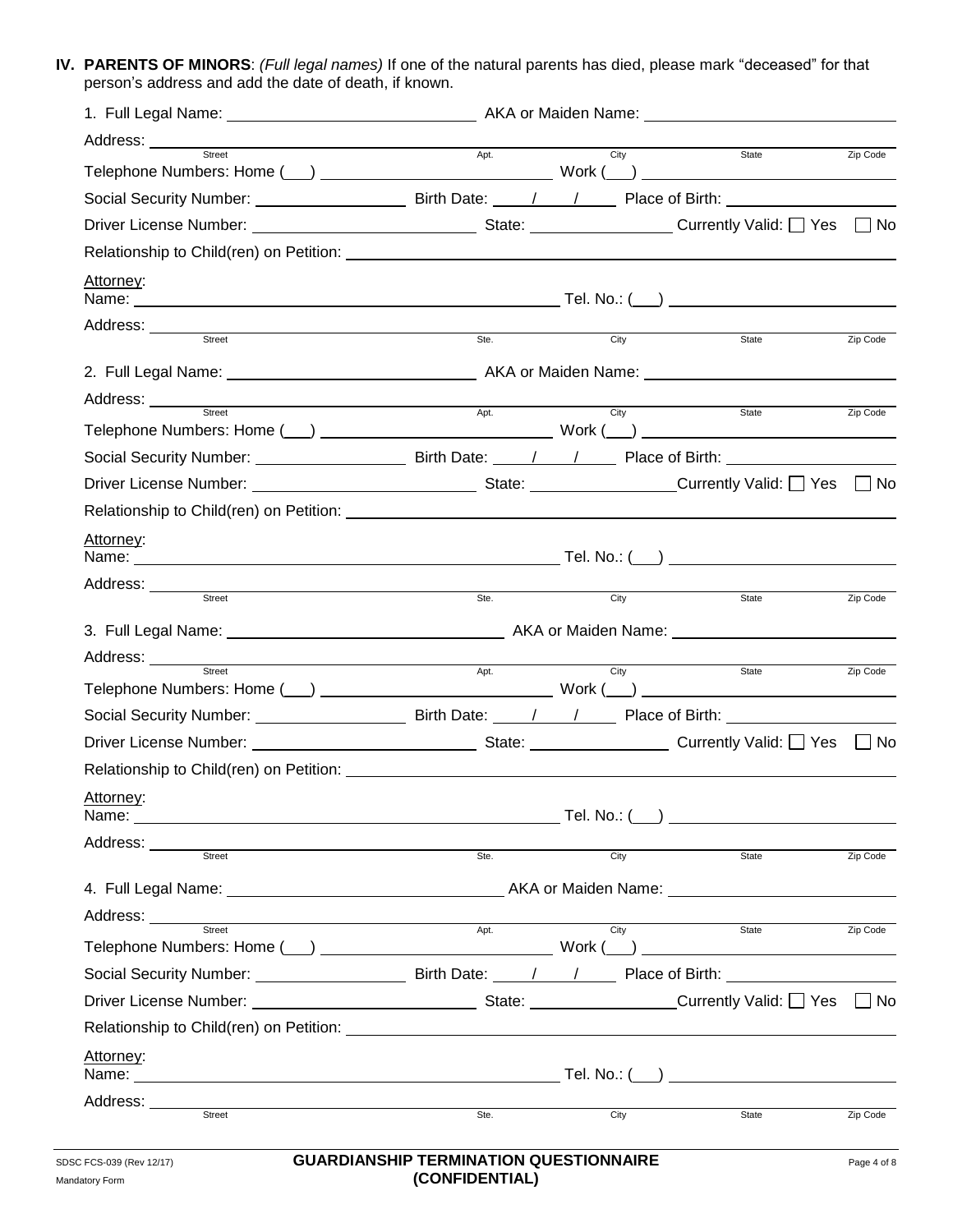#### **V. HOUSEHOLD COMPOSITION OF PARTY REQUESTING TO PROVIDE THE CHILD(REN)'S RESIDENCE:**

### **A.** List other adults 18 or older residing in your home. Indicate if they are acting in a parental role with the child(ren). \*\*\***(Any individuals acting in a parental role will be required to attend the investigation interview).**

| Birth Date: 1 1 1 Birth Place: Sex: Sex: Social Security Number: 11 11 11 12 |  |  |
|------------------------------------------------------------------------------|--|--|
|                                                                              |  |  |
|                                                                              |  |  |
|                                                                              |  |  |
|                                                                              |  |  |
| Birth Date: 1 1 1 Birth Place: Sex: Sex: Social Security Number: 11 11 11 12 |  |  |
|                                                                              |  |  |
|                                                                              |  |  |
|                                                                              |  |  |
|                                                                              |  |  |
| Birth Date: 1 1 1 Birth Place: Sex: Sex: Social Security Number: 1 2020      |  |  |
|                                                                              |  |  |
|                                                                              |  |  |
|                                                                              |  |  |
|                                                                              |  |  |
| Birth Date: 1 1 1 Birth Place: Sex: Sex: Social Security Number: 1 2020      |  |  |
|                                                                              |  |  |
|                                                                              |  |  |

#### **B.** List other child(ren) under age 18 living in your household:

| <b>Name</b> | <b>Birth Date</b> | <b>Social Security<br/>Number</b> | <b>School</b> |
|-------------|-------------------|-----------------------------------|---------------|
|             |                   |                                   |               |
|             |                   |                                   |               |
|             |                   |                                   |               |
|             |                   |                                   |               |
|             |                   |                                   |               |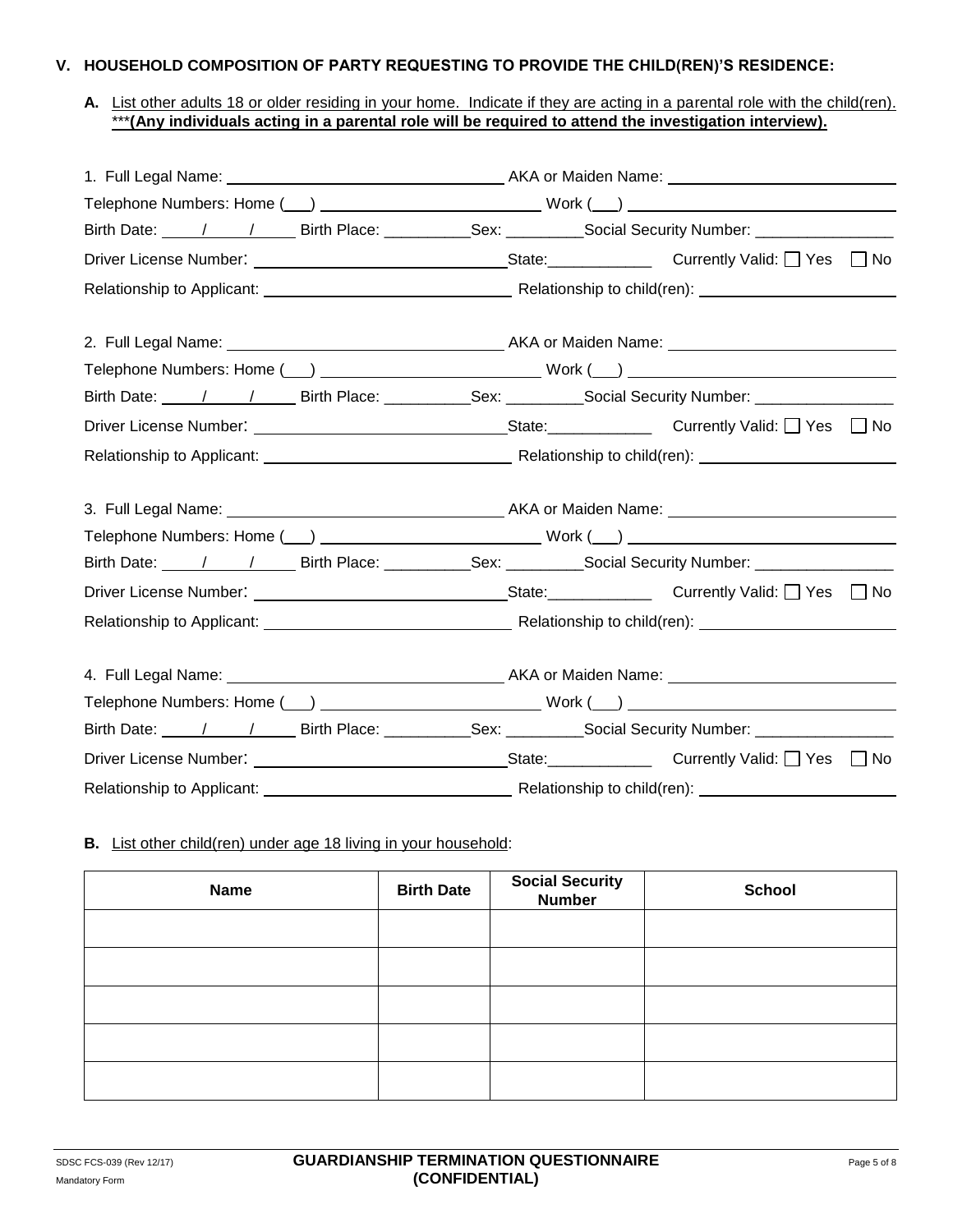**The remaining sections are to be completed regarding the party requesting to provide the child(ren)'s residence.**

|                               | VI. LAW ENFORCEMENT INFORMATION:                              |                                |                                                                                                                                                                                                                                |                                                                                                                                                                                                                                      |
|-------------------------------|---------------------------------------------------------------|--------------------------------|--------------------------------------------------------------------------------------------------------------------------------------------------------------------------------------------------------------------------------|--------------------------------------------------------------------------------------------------------------------------------------------------------------------------------------------------------------------------------------|
|                               |                                                               |                                | Have charges ever been filed against you for crimes other than minor traffic citations?                                                                                                                                        |                                                                                                                                                                                                                                      |
|                               | $\Box$ Yes $\Box$ No If yes, please explain:<br><b>Charge</b> |                                | City/State                                                                                                                                                                                                                     | Date                                                                                                                                                                                                                                 |
|                               |                                                               |                                |                                                                                                                                                                                                                                |                                                                                                                                                                                                                                      |
|                               |                                                               |                                |                                                                                                                                                                                                                                |                                                                                                                                                                                                                                      |
|                               |                                                               |                                |                                                                                                                                                                                                                                | <u>and the company of the company of the company of the company of the company of the company of the company of the company of the company of the company of the company of the company of the company of the company of the com</u> |
|                               | Are you on parole or probation? $\Box$ Yes $\Box$ No          |                                |                                                                                                                                                                                                                                |                                                                                                                                                                                                                                      |
|                               |                                                               |                                |                                                                                                                                                                                                                                |                                                                                                                                                                                                                                      |
|                               |                                                               |                                | Have you or anyone living in your home ever been accused of child abuse or child molestation?                                                                                                                                  |                                                                                                                                                                                                                                      |
|                               |                                                               |                                | $\Box$ Yes $\Box$ No If yes, please explain: $\Box$                                                                                                                                                                            |                                                                                                                                                                                                                                      |
|                               |                                                               |                                |                                                                                                                                                                                                                                |                                                                                                                                                                                                                                      |
| <b>VII. EDUCATION:</b>        |                                                               |                                |                                                                                                                                                                                                                                |                                                                                                                                                                                                                                      |
|                               |                                                               |                                | Highest Grade Completed: Canadian Craduated High School? □ Yes □ No Year: Canadian Crame Completed: Craduated High School? □ Yes □ No Year:                                                                                    |                                                                                                                                                                                                                                      |
|                               |                                                               |                                | License(s) or Credential(s) Received: Letter and the state of the state of the state of the state of the state of the state of the state of the state of the state of the state of the state of the state of the state of the  |                                                                                                                                                                                                                                      |
|                               |                                                               |                                |                                                                                                                                                                                                                                |                                                                                                                                                                                                                                      |
|                               |                                                               |                                | VIII. EMPLOYMENT: Please bring confirmation of employment, including pay stubs, to the investigation interview.                                                                                                                |                                                                                                                                                                                                                                      |
|                               |                                                               |                                |                                                                                                                                                                                                                                |                                                                                                                                                                                                                                      |
|                               |                                                               |                                |                                                                                                                                                                                                                                |                                                                                                                                                                                                                                      |
|                               |                                                               |                                |                                                                                                                                                                                                                                |                                                                                                                                                                                                                                      |
|                               |                                                               |                                |                                                                                                                                                                                                                                |                                                                                                                                                                                                                                      |
| IX. HEALTH:                   |                                                               |                                |                                                                                                                                                                                                                                |                                                                                                                                                                                                                                      |
|                               |                                                               |                                |                                                                                                                                                                                                                                |                                                                                                                                                                                                                                      |
|                               | Present Health Status: <b>□ Good</b> □ Fair □ Poor            |                                |                                                                                                                                                                                                                                |                                                                                                                                                                                                                                      |
|                               |                                                               |                                |                                                                                                                                                                                                                                |                                                                                                                                                                                                                                      |
|                               | Are you taking any medication? $\Box$ Yes $\Box$ No           |                                |                                                                                                                                                                                                                                |                                                                                                                                                                                                                                      |
|                               |                                                               |                                |                                                                                                                                                                                                                                |                                                                                                                                                                                                                                      |
|                               |                                                               |                                | Special Health Problems: Letter and the second service of the service of the service of the service of the service of the service of the service of the service of the service of the service of the service of the service of |                                                                                                                                                                                                                                      |
|                               | Have you ever had any problem with the following?             |                                |                                                                                                                                                                                                                                |                                                                                                                                                                                                                                      |
| Alcohol: $\Box$ Yes $\Box$ No |                                                               | Drugs: $\Box$ Yes<br>$\Box$ No | Mental/Emotional Problems: 7 Yes                                                                                                                                                                                               | $\Box$ No                                                                                                                                                                                                                            |
|                               |                                                               |                                | If yes, what is your current condition regarding this problem? (Bring proof of treatment to investigation interview)                                                                                                           |                                                                                                                                                                                                                                      |
|                               |                                                               |                                |                                                                                                                                                                                                                                |                                                                                                                                                                                                                                      |
|                               |                                                               |                                | Professional Practitioners: (Medical doctors, psychotherapists, counselors who may have treated you within the past two years.)                                                                                                |                                                                                                                                                                                                                                      |
|                               | <b>Name and Title</b>                                         | Date of Last                   | <b>Address</b>                                                                                                                                                                                                                 | <b>Phone</b>                                                                                                                                                                                                                         |

| <b>Name and Title</b> | Date of Last<br><b>Contact</b> | <b>Address</b> | Phone<br><b>Number</b> |
|-----------------------|--------------------------------|----------------|------------------------|
|                       |                                |                |                        |
|                       |                                |                |                        |
|                       |                                |                |                        |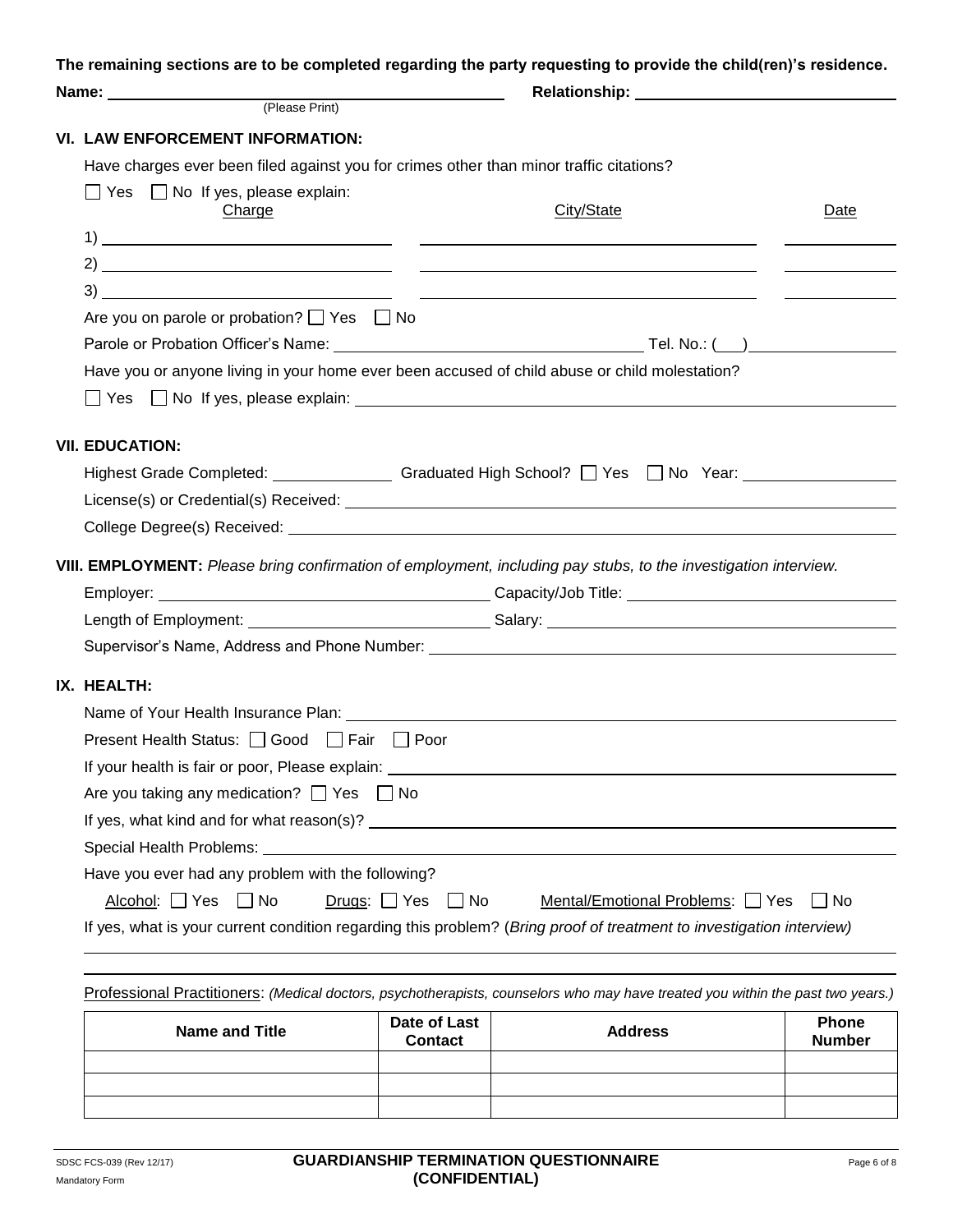### **X. FAMILY FINANCES:**

|  |  |  | Residence: Please provide proof of residence, e.g. rental agreement, at investigation interview. |  |
|--|--|--|--------------------------------------------------------------------------------------------------|--|
|  |  |  |                                                                                                  |  |
|  |  |  |                                                                                                  |  |
|  |  |  |                                                                                                  |  |

| The home you live in is: $\Box$ owned $\Box$ rented.                                                                     |  |        |  |
|--------------------------------------------------------------------------------------------------------------------------|--|--------|--|
| How long have you lived there? __________________________Monthly Cost: \$______________________Value: \$________________ |  |        |  |
| Number of Bedrooms: Number of Bathrooms: Number of Bathrooms: Number of Approximate Size: Number of Bedrooms:            |  |        |  |
| Income: Please list source(s) of income and amount(s).<br>Income Source                                                  |  | Amount |  |
|                                                                                                                          |  |        |  |
| 2. $\overline{\phantom{a}}$                                                                                              |  |        |  |
| $\frac{3}{2}$                                                                                                            |  |        |  |
| Other Assets: Please list other major assets or real property.<br>Asset                                                  |  | Value  |  |
|                                                                                                                          |  |        |  |
| 2. $\qquad \qquad$                                                                                                       |  |        |  |
|                                                                                                                          |  |        |  |

# **XI. PLANS FOR CHILD CARE:** *(If necessary)*

Care Provider(s):

| Name | <b>Address</b> | <b>Phone Number</b> | <b>Hours</b> | <b>Relationship<br/>to Child</b> |
|------|----------------|---------------------|--------------|----------------------------------|
|      |                |                     |              |                                  |
|      |                |                     |              |                                  |
|      |                |                     |              |                                  |